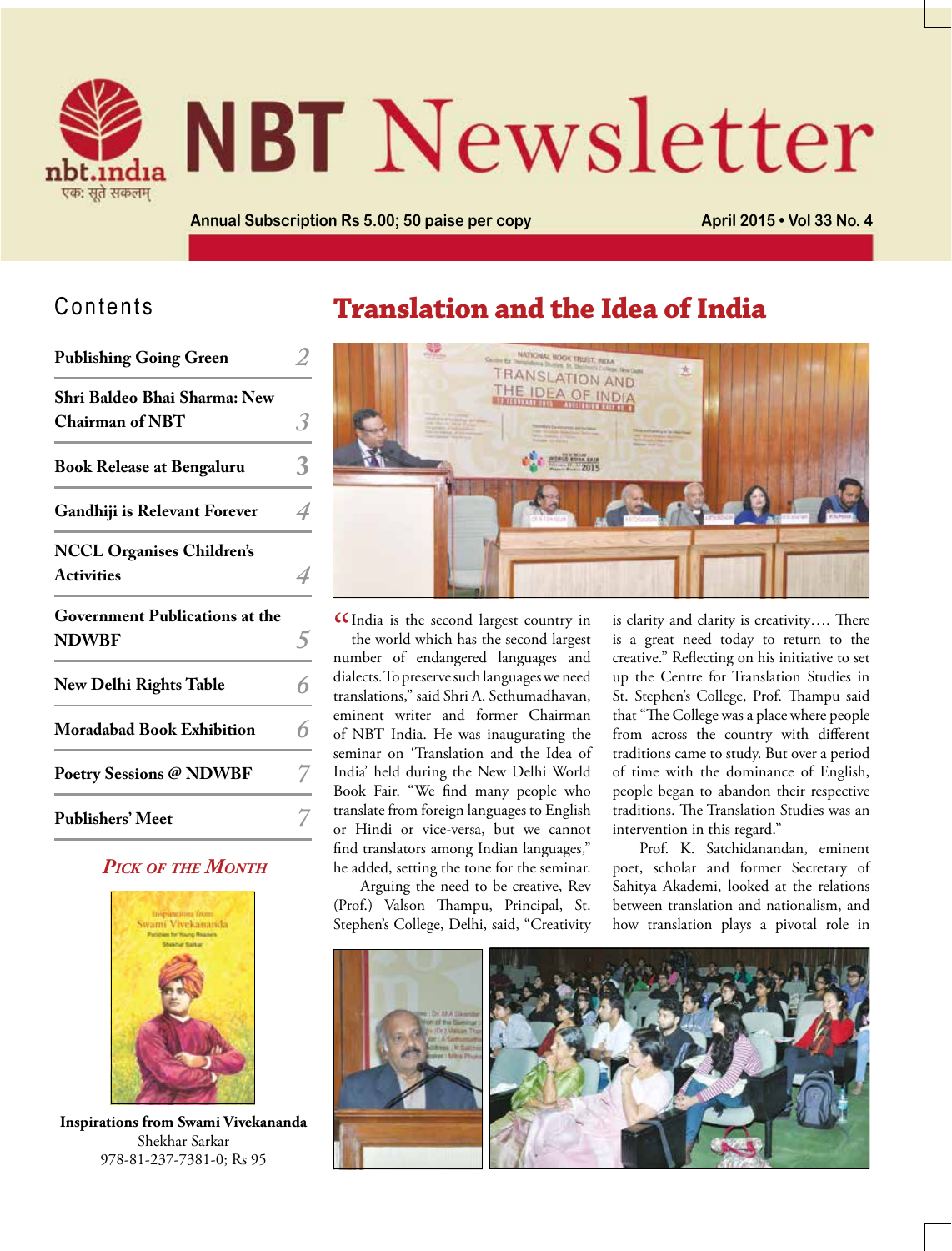creating the consciousness of India. Ms. Mitra Phukan, well-known short story writer and scholar, spoke on the practical problems of translating a work.

Dr. M.P. Ashley, Co-ordinator, Centre for Translation Studies, St. Stephen's College, said that Indian language literature is enriching the English language more than our languages. Reflecting on the notion of talking to another Indian, he observed that India is a kind of social experiment with its diverse culture and languages. Therefore, the need of the hour



is making translations possible among Indian langauges.

Earlier, Dr. M.A. Sikandar, Director, NBT India said, "We need to create equal space for all Indian languages. Therefore, the Seminar assumes importance."

The deliberations of the Seminar were in two sessions—'Translator's Consciousness and the Nation' with Nirmal Kanti Bhattacharjee, Mamta Sagar, Prema Jayakumar and Giti Chandra as panelists; and 'Editing and Publishing for Indian Reader' with Kannan Sundaram, Mini Krishnan, Aditi Maheshwari, Sridhar Gowda and Karen Gabriel as panelists.

The Seminar was organised by NBT India in association with Centre for Translation Studies, St. Stephen's College.

# **Publishing Going Green**

**M**<sup>argaret Mead once said,<br>"Never doubt that a small</sup> group of thoughtful, committed citizens can change the world; indeed it is the only one thing that ever has." The world today is unequivocally aware of the dangers that haunt the environment. The cradle that once nourished the human race is now being burnt as fuel.

"If, then, I were asked for the most important advice I could give, that which I considered to be the most useful to the men of our century, I should simply say: in the

name of God, stop a moment, cease your work, look around you." As rightfully put by Leo Tolstoy, the need of the hour is awareness. And a monumental step taken by the realms of publishing towards creating a stable environment are the Green Books. A report on green publishing at the New Delhi World Book Fair.

Green books are the books that focus not only on protecting the environment,

but creating a world where the environment doesn't need any protection. Some of the leading publishers participating in what has now come to be known as the 'Green Book Phenomenon' are Centre for Science and Environment (CSE), The Energy & Resources Institute (TERI) and Natraj Publications to name a few.

CSE, in its publications, is actively talking about waste water harvesting, green architecture,



renewable energy, sustainable development and the importance of accommodating with the public transport. Apart from printing their esteemed magazine *Down to Earth*, they are also contributing by conducting training programmes for teacher-trainers as well as for volunteers. They believe in strictly abiding by the government policies and are stringently dedicated towards making a difference. Some of the green titles published by CSE



are: *State of India's Environment, Environmental History: Reader* and *Building Sense*.

Embracing the Green Book not only in concept but also by printing them on recycled paper; TERI has established itself as a leading publisher in propagating the urgency behind the green movement. With over 40% of their tittles being distributed free for children, their main focus is to ensure that children learn important concepts in a joyous, interactive manner. Most of their books for children throw

light on concepts such as carbon foot printing, lifecycles of different animals, water management, green architecture and sustainable living and are in the form of comics or story books. TERI also believes that the next generation needs to comprehend the gravity of the situation and what the earth is battling with today. It is not only essential in the social sphere but also pertinent on humanitarian grounds.

> They also support the inculcation of environmental studies in the school curriculum of young minds. Apart from this, they also have research titles for adults.

> Today there are many more publishers looking at the advantages of green publishing.

> The environment today is crumbling around us. Let's hope that the soldiers from the green publishing world are successful in saving the day. Amen!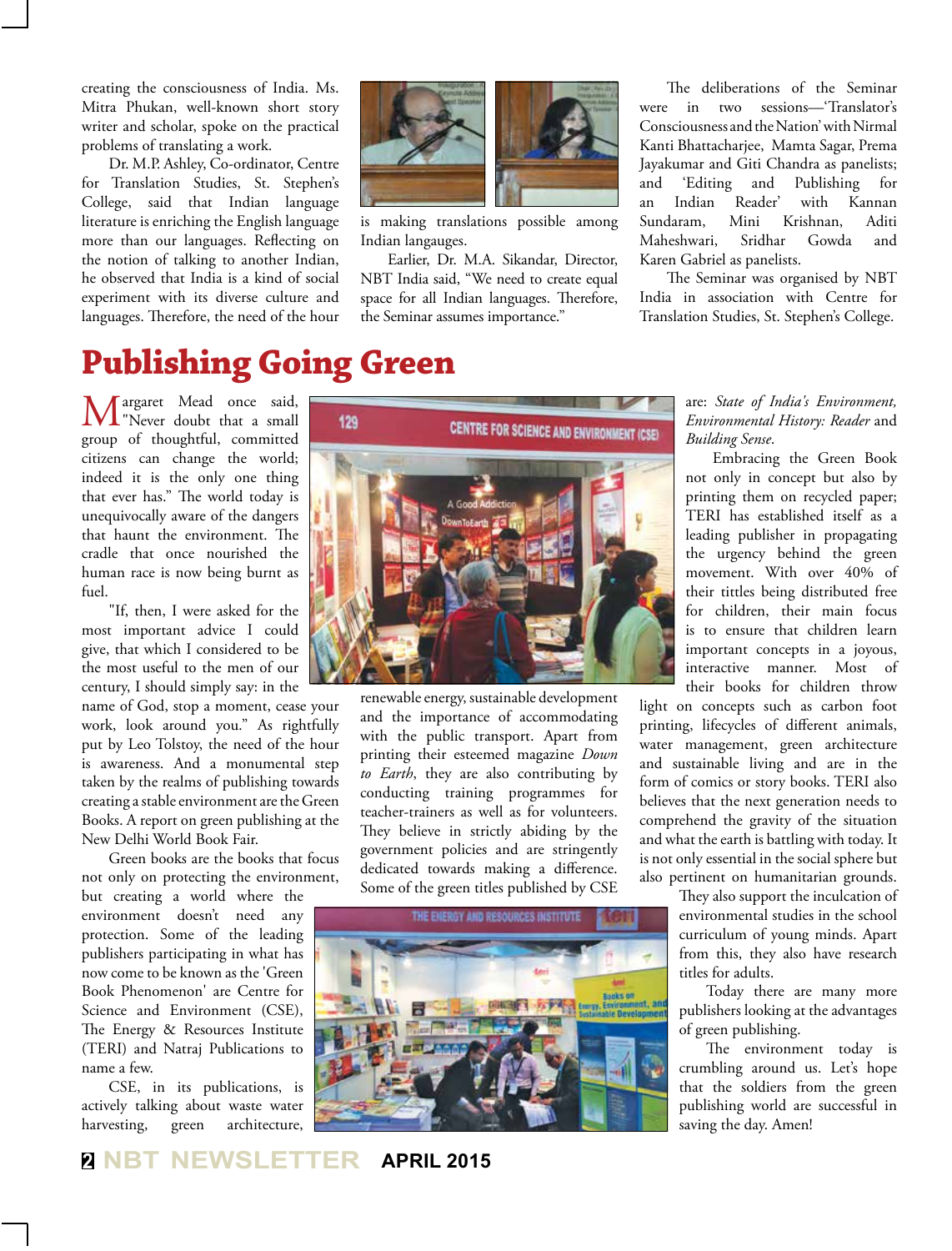#### **Shri Baldeo Bhai Sharma: New Chairman of NBT India**

Shri Baldeo Bhai Sharma, senior media personality and thinker, took over as the Chairman of National Book Trust, India from 3 March 2015. He succeeds Shri A. Sethumadhavan.

Shri Sharma has served as Editor of prestigious dailies such as *Dainik Swadesh*, *Dainik Bhaskar*, *Amar Ujala*, etc. Appointed as Editor of national weekly *Panchjanya* in 2008, Shri Sharma served there till 2013. Thereafter, as Editor of the daily *National Duniya*, he took it to new heights. He has

contributed numerous articles on issues of national and social importance to major magazines and newspapers.

A noted figure on various Hindi



news channels for his participation in socio-political discourse, he has also been associated with Akashwani through its numerous programmes for a long time. Shri Sharma is also associated with various

**JAIN UNIVERSITY** 

social institutions.

After taking charge as Chairman, Shri Sharma interacted with the officials of the Trust. In his brief address he said, "We need to make NBT as one of the most efficient, vibrant and strong organisations so that it can cater to the changing needs and aspirations of the society." Expressing his happiness to be a part of the NBT family, he added, "only if we all work together in a positive manner, the organisation can flourish," and sought cooperation from one and all.

Earlier, Dr M.A. Sikandar, Director, NBT India, welcomed the Chairman and introduced him to the officials.

#### **Book Release at Bengaluru**

CA very timely and relevant<br>book, as India today has book, as India today has the world's second largest users of the Internet", said Dr K. Kasturirangan, eminent scientist and former Chairman, ISRO. He was speaking at the release of the book *The Internet: A Revolution in Progress*, written by Prof. Mohan Sundara Rajan and published by NBT India. The function organised at Auditorium of Jayanagar Campus, Jain University, Bengaluru on 8 January 2015,

by the National Book Trust, India in association with Jain University, Bengaluru.

Dr K. Kasturirangan congratulated both the NBT and the author of the book, for encouraging and promoting science communication among youth. Talking



about the book, Dr Kasturirangan said that the book has been planned well, with comprehensive contents, lucid writing, clearer fundamental concepts and updated information. "A highly readable book applicable to all ages", he added.

Speaking on the occasion, Prof. S. Sadagopan, Director of the International Institute of Information Technology (IIIT), Bengaluru said that the book is a must read for the younger generation, as it would inspire them to reach new heights of excellence in their career. He also added that though there are a few books

available on the Internet, "this book is more contemporary, has clarity, is recent and up-to-date with relevant information, and is written by an excellent science communicator".

Dr N. Sundararajan, Vice Chancellor, Jain University, spoke on the occasion and pointed out that the book contains a treasure of information relevant to a wider range of disciplines. Others who spoke on the occasion included Dr Mythili P. Rao, Dean -

Languages, Jain University and Prof. Mohan Sundara Rajan.

The programme was coordinated by Shri S.R. Veenesh, Regional Manager (SRO), Bengaluru, and Ms Kanchan Wanchoo Sharma, Asst. Director (Exhibition), NBT India.



**APRIL 2015 NBT NEWSLETTER <sup>3</sup>**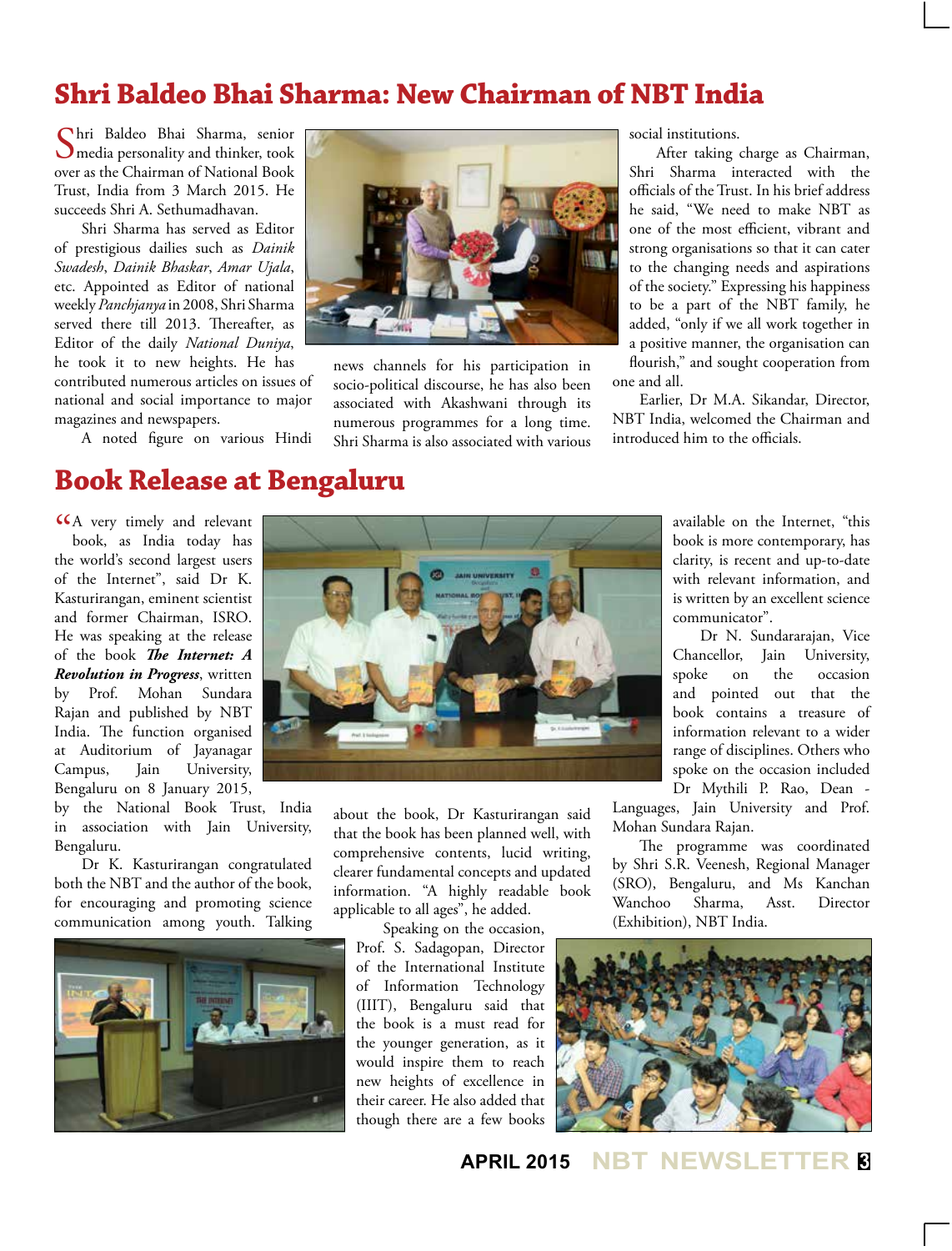#### **Gandhiji is Relevant Forever**

To mark the death anniversary<br>of Mahatma Gandhi, National Centre for Children's Literature (NCCL), a wing of NBT India, organised an interactive session for children on 30 January 2015 at the NBT premises. On the occasion, the Trust invited Shri Anupam Mishra, noted Gandhian thinker, writer and editor, to interact with the children.

Shri Anupam Mishra said that "We should not limit our perception of Gandhiji to the

popular beliefs. If we follow the path showed by him, it would be the best way to reinforce the relevance of Gandhiji in the contemporary world."

He emphasized particularly on the value of honesty that Gandhiji practised in every walk of life. He felt that while scoring good marks in examinations is required for better result, honesty is required to become a good human being. He cited how James





Thomason the founder of the Roorkee Engineering College, one of the oldest colleges in the country, was also instrumental in digging a canal for irrigation. He also gave an example of the innovative approach of Lapodia School of Rajasthan in the field of children's education.

The children who participated in this interactive session were chosen by DPS as best readers from their classes. They read out some of their writings and got

tips from Shri Mishra for their creative improvement.

Earlier, Dr. M.A. Sikandar, Director, NBT welcomed the guests and participants and briefed them about the books on and by Gandhiji brought out by the Trust. The programme was coordinated by Shri Pankaj Chaturvedi, Hindi Editor and Smt. Mithlesh Anant, Librarian cum Documentation Officer of NCCL.

## **NCCL Organises Children's Activities**

A two-day workshop on creative writing<br>was organised in collaboration with Indian Railways at DLW Inter-College in Varanasi from 14 to 15 November 2014. The theme of the workshop was 'Travelogue Writing' and participants were made aware of nuances of creative writing. Around 50 students and 10 teachers participated in the workshop. The writings developed by children were published in December 2014 issue of Readers' Club Bulletin, a monthly bilingual magazine published by NCCL.

The first-ever Children's Literature Festival was organized at Vidyantariksh School, Bhiwani, Haryana on 30-31 January 2015. During the festival, interactive storytelling and illustration sessions for children were conducted by Shri Sanjiv Jaiswal 'Sanjay', well-known author and Shri Atanu Roy, renowned illustrator. A discussion on 'What Do Children

want to Read?' was also organized. The programmes were coordinated by Shri India.

Dwijendra Kumar, Assistant Editor, NBT,

Open Doors, an NGO working for the promotion of reading among children, arranged a visit of a group of girl children to NCCL library. Throughout the day-long visit, the children engaged themselves in various activities including reading, drawing pictures, and writing reviews of the books they read, as well as interacted with the editors of NBT India. Later, they were given NBT publications as gift. The programme was coordinated by Shri Manas Ranjan Mahapatra, Editor, National Centre for Children's Literature.



**<sup>4</sup> NBT NEWSLETTER APRIL 2015**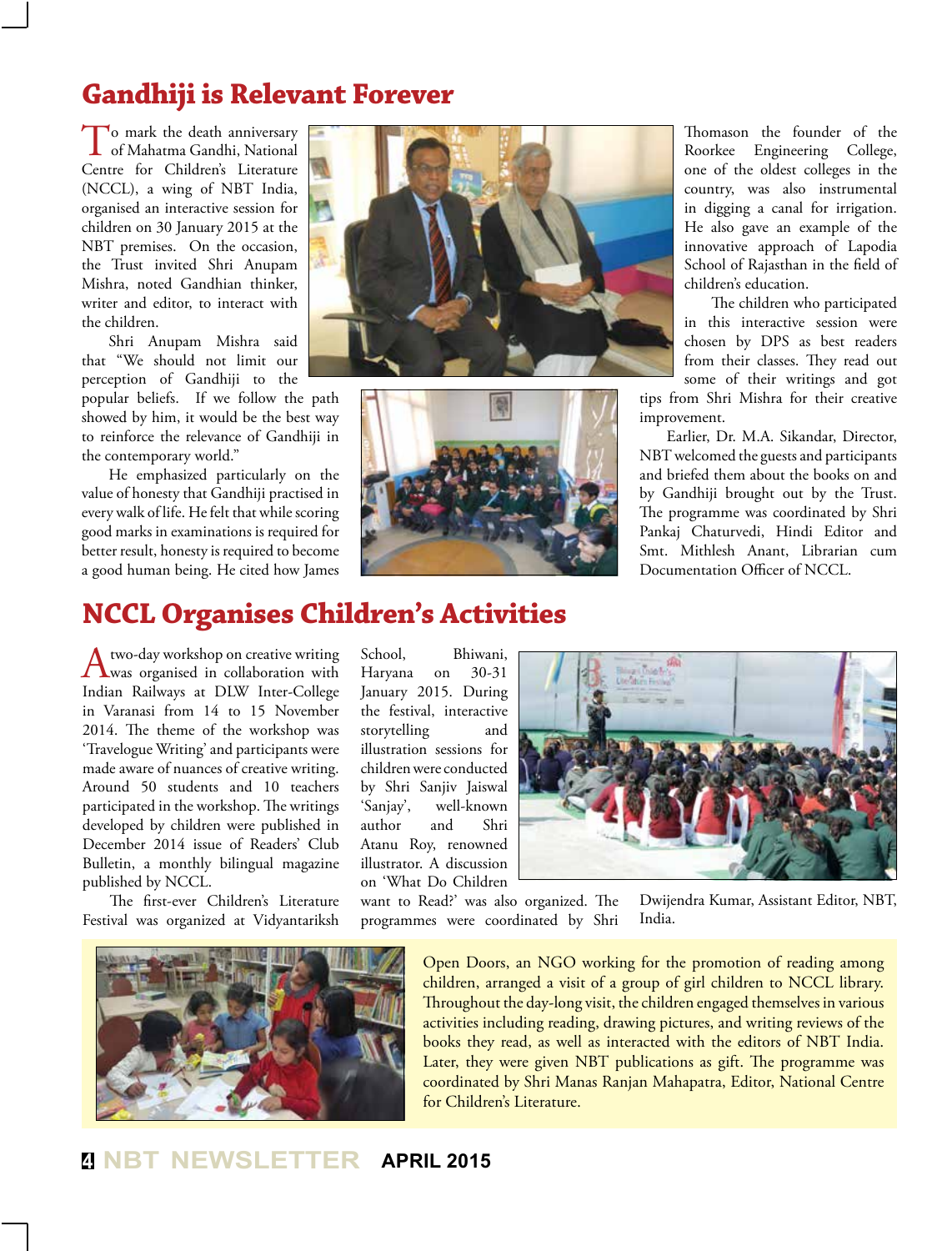#### **Government Publications at the NDWBF**

While the theme of the<br>recently concluded concluded New Delhi World Book Fair was Emerging Voices from the Northeast India, many government organisation engaged in publishing also showcased their titles on the subject. Located in almost every hall of the Fair, the government organisations attracted visitors for their valuable reports and publications.

The Central Institute of Indian Languages (Mysore) brought a gamut of books on the region's dialects and traditions. "We are under the Ministry of Human Resource Development, Govt of India and our aim is to promote regional languages, which have been unexplored for years," said R Nandeesh from Publication Unit, Central Institute of Indian Languages. Special linguistic publications on Hmar (dialect of a small tribe in Manipur), Bodo and many others filled the institute's stand.

Participation of Lalit Kala Akademi, a conservatory of Indian arts and cultures, was more of a depiction of rich folklore, arts, cultures in the academy's publications. "Our exhibits consist of a range from tribal traditions to contemporary arts," mentioned Dilip Kumar Rai, publicationin-charge, Lalit Kala Akademi. The academy's stand is adorned with select books on tribal traditions of India, such as Santhal, Madhubani, etc. Also showcased notably at the stand were timeless art collections of Satish Gujaral, Ram Patel, among others.

Visitors roaming around the fair floors in pursuit of some valued Indian agricultural books ended their quest at the stand of ICAR (Indian Council of Agricultural Research). Books showing in





line at the Council's stand fairly depicted valued research works based on Indian agricultural activities. Pointing at some newly released books, such as Agricultural Technologies (Horticulture), Nutrient Requirement of Cattle & Buffalo and Medicinal & Aromatic Plants, Neelam Nagpal, technical officer, ICAR remarked, "We are delighted to be part of the NDWBF 2015 to showcase our books on indigenous values."

Those interested in learning fluent Hindi visited the stand of Central Hindi Directorate where one could find piles of books designed to help non-Hindi speaking people learn the language in easy and efficient ways. "We have a complete range of books in 18 different Indian languages, such as Tamil, Malayalam, Bodo, Bangla, etc. In addition, we also produce bilingual and trilingual dictionaries," said the official who was manning the stall. The Directorate's Hindi-learning books were also available in audio-visual formats.

Konkani arts, cultures and traditions could be traced at the stand of Krishnadas Sharma Goa State Central Library. Operated under the Directorate of Art & Culture (Goa), the library based in Panaji is a treasure of books depicting the region's ancient artifacts, music and theatres, which were put up on display in the fair. "We have 57 popular titles on different topics in Konkani, Marathi and English. Of the list, 22 are now showcasing in the Fair. Our firm objective is to promote the ethnic regional values to a larger extent, to a wider geography, to a broader readership via such strategic platform of NDWBF 2015," said Carlos Fernandes, curator of the library.

A precise flashback of the history of science, philosophy and culture in the Indian civilization was on display at the stall of the Centre for Studies in Civilizations. Limited edition books on science, philosophy and culture in historical perspective; maths, astronomy and biology in Indian tradition; ancient yoga and modern science, to name a few, were some of the books available at the stall. "Our latest releases showcased during

this fair include Constitutional History of India: Federalism, Elections, Govermnent and Rule of Law," pointed out KS Bisht from Centre for Studies in Civilizations.

Indian Council of Medical Research was another exhibitor who displayed wide array of books on indigenous essence of Indian medicinal plants, nutritive values of Indian foods and many others, including clinical manuals, diet guidebooks, etc. Prem Chand, technical support, ICMR mentioned that ICMR has been working towards just one goal—improving people's health!

Some of the other government publishing houses that attracted the crowd included Publications Division which publishes in all Indian languages; Commission for Scientific and Technical Terminology, engaged in publishing bilingual and trilingual dictionaries; Central Hindi Institute, Agra, engaged in promoting Hindi; NCERT with its variety of books for students and academics; Indian Council for Philosophical Research with its books by renowned scholars; Indian Institute of Advanced Study, Shimla which publishes books on humanities and social science; and Gandhi Smriti and Darshan Samiti with Gandhian literature.



**APRIL 2015 NBT NEWSLETTER <sup>5</sup>**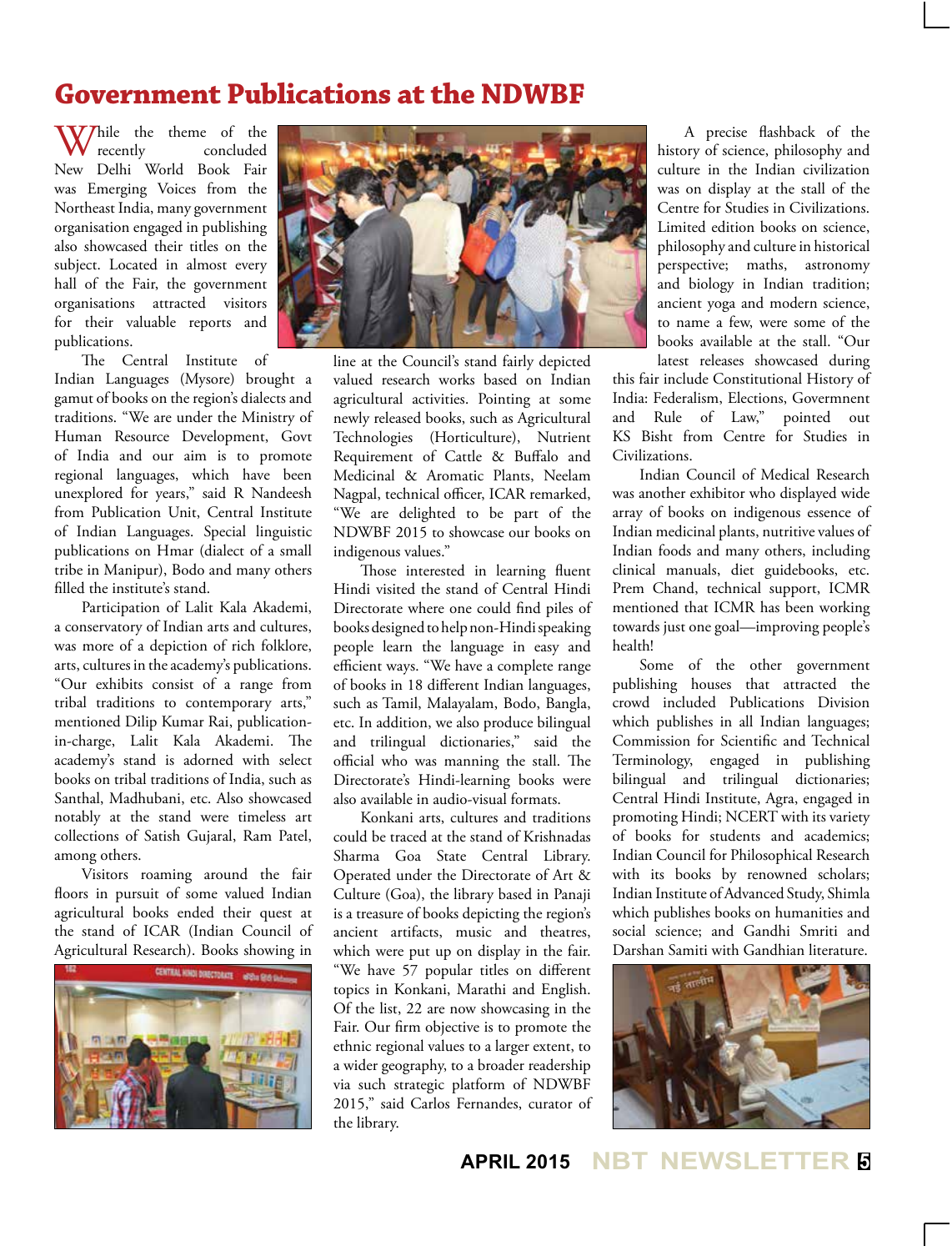#### **New Delhi Rights Table**

If twas a unique opportunity for publishers<br>from across the world to meet each other  $\blacksquare$  t was a unique opportunity for publishers on a one-to-one basis to tentatively finalize their interest and agreements for transfer of translation rights available in English, Hindi and other Indian languages. The New Delhi Rights Table organised on the sidelines of the New Delhi World Book was held from 16-17 February 2015.

Seen participating in a big way were publishers from Singapore, who were happy to learn more about Indian book trade and were fascinated by the size of Indian publishing market. Also seen were participants from US, China, Tehran, Poland, Malaysia, UK and Canada. "The Rights Table is a single window shop to explore the exciting world of Indian books and also a unique opportunity to promote Indian books," shared Mr. Phoon Kon Hwa of Candid Creation, Singapore.

Mr. Shah Johar, Editor, FIXI books, Malaysia, said, "Our purpose here is to buy the rights of Indian bestsellers. Also we want to become distributor of Indian books in our country. So I feel this is an ideal platform for us."

Mr. Rakesh Nath of Vishv Books was proud to present his Made In India books to the participants at Rights Table, and said, "We produce books for all segments and all topics. Our books are always in demand. And I do believe that the kind of exposure we get here is real and worthy."

Prof. Anand Bhatt, coordinator, University Granthnirman Board, Ahmedabad, said, "We participated for the first time last year and within one year we have done a lot of work with Oxford University Press, Wiley India, Orient BlackSwan and Cambridge University Press. It is really good to be here, I hope to get better results this time as well."

Ms Nisha of Adaiyaalam, Tamil Nadu was in search of books related to social issues, mainly women centric. "I feel in India people are proficient in both English and their mother tongue. So, basically I am here to buy rights of English books from translating into Tamil," she shared.

Whereas Ms. Sanya of Red Ink Literary Agency explained that they cater to both publishers and authors, "It's a winwin situation for us to participate," she added.

"We are part of this initiative since it was introduced by NBT, it's a good cause. As a publisher, my purpose is to meet and communicate with industry peers and know what is happening in the publishing industry. It's not always about business for us, we feel responsible for the content we publish," shared Mr. Devaraj PR, Assistant Director, Sales & Marketing, Katha.

"We are here to meet with publishers from South Korea. We only produce graphic novels, so I hardly see any possibility of selling rights. But still, we are happy to interact with other participants especially Chinese and Malay," shared Ms. Sahadi Sharma from Campfire.

Mr. Bob Song, Royal Collins Publishing Group Inc, China, while sharing a unique thought added, "I was of the opinion that the biggest fair in Asia is Beijing International Book Fair, but I was surprised to know that NDWBF is the biggest one and I am really amazed with its grandeur. Next year, we are Guest of Honour country, so I am all set to participate in a big way."

Mr. John Vater, Vani Foundation shared, "We are always happy to interact with new publishers and always appreciate good literature by translating them for our target audience."



Now in its third year, the New Delhi Rights Table has grown in stature as one of the best platform to conduct rights business, particularly for books from India and south Asia.

### **Moradabad Book Exhibition**

National Book Trust, India organized the Moradabad Book Exhibition at Panchayat Bhavan, Civil Lines, Moradabad from 9 to 15 January 2015, in collaboration with the District Administration of Moradabad, Uttar Pradesh. Shri Sudhir Garg, Deputy Commissioner and Shri Deepak Agarwal, District Magistrate, Moradabad, inaugurated the exhibition.



Shri Sudhir Garg said that with the efforts of the District Administration the first-ever book exhibition in association with NBT has been organized in the city. He added that books not only increase our knowledge but also helps us to lead a better life.

While speaking on the occasion, Shri Deepak Agarwal said that everyone should develop reading habit as books play a significant role in personality development.

Earlier, Shri Imran-ul Haque, Deputy Director, NRO, NBT welcomed the guests and informed about the activities undertaken by NBT to promote books and reading habit in the country.

On this occasion, the students from KCM Public School and Ramchandra Girls College presented cultural programmes. NBT along with Sahitya Akademi displayed books in English, Hindi and Urdu languages.



**<sup>6</sup> NBT NEWSLETTER APRIL 2015**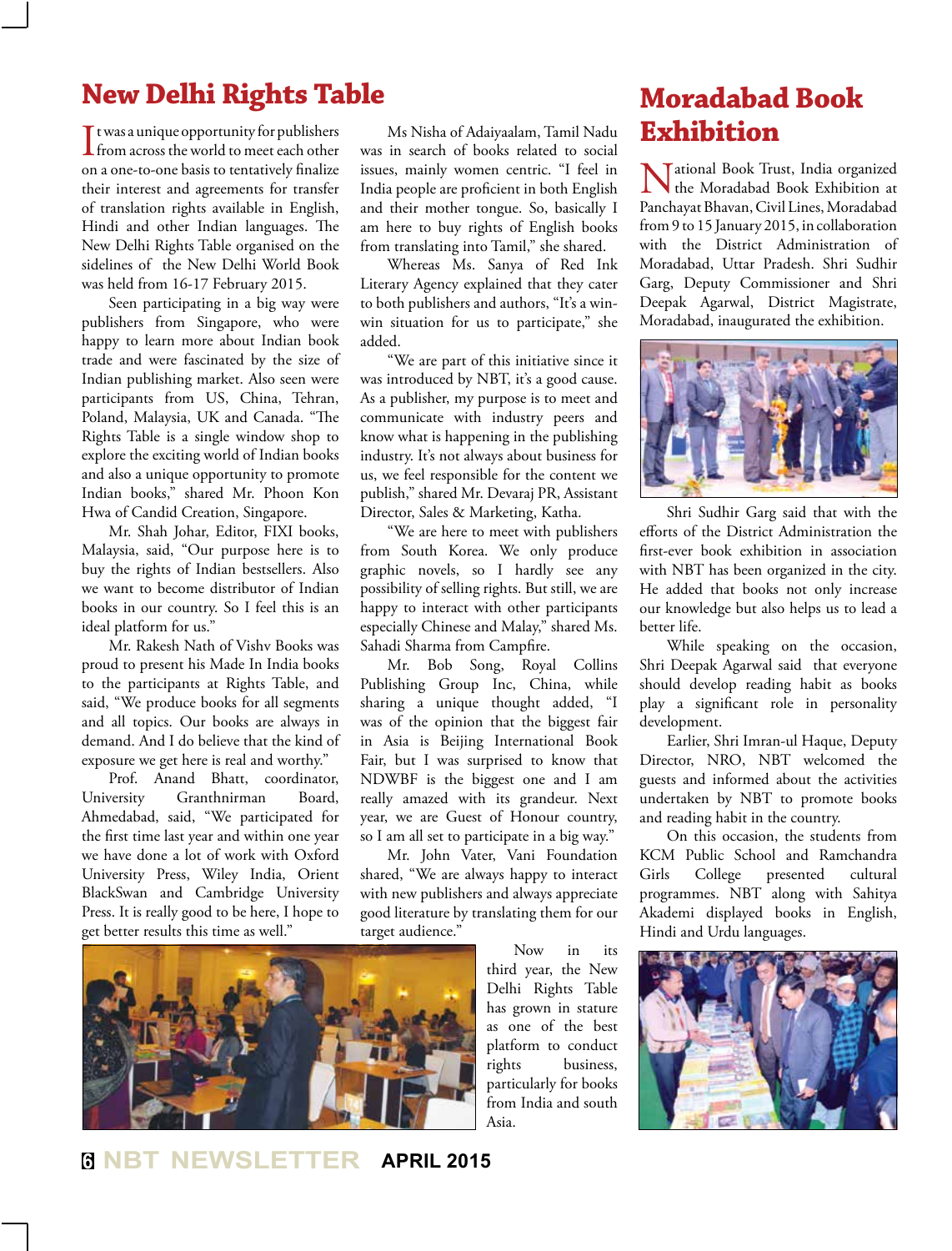#### **Poetry Sessions @ NDWBF**

At the New Delhi World Book Fair, Foreign Pavilion witnessed a number of literary and cultural activities presented by the Guest Country Singapore and Focus Country Korea.

At a Indian-Korean Poetry Reading Session, poet Choi Jeongrye from Korea read her poems—*Kangaroo Is Kangaroo*, *I Am I* in English and Korean. The poems brought out every day events in a unique manner.

Korean poet Choi Seungho recited his poems—*The Mystery of the Body*, *Or Love* and *A Butterfly* in Korean and English. According to him, "A butterfly is a kind of philosophical text, a metaphor of a person who has nothing in life and is free and peaceful like the butterfly. There is no fear, because it has nothing to lose. It does not have anything other than its own body." The Hindi translation of the Korean poems was read by Prof. Divik Ramesh.

The session continued as Indian

#### **Publishers' Meet**

The National Book Trust, India<br>held a Publisher's Meet on 16 March 2015 at the India Habitat Centre, New Delhi in order to gather feedback from various publishers and associations who participated at the New Delhi World Book Fair 2015, and also to receive suggestions for the next NDWBF 2016. Around 50 publishers and representatives of publishing associations attended the Meet.





poet K Srilata read *Arriving Shortly* and *A Graveyard of Faces*. Her poem *Arriving Shortly* depicted the situation of Indians

going to a country abroad and how they strive to fit into the social milieu of the foreign land. It was then followed by Prof. Divik Ramesh reading his poem *The Gardener* in Hindi.

The programme in which Indian and Korean poets shared and exchanged their poetic ideas together on a common platform witnessed the strong ties between the two countries in literature as well.

In a thought-provoking session held at Singapore Pavilion on 'Poetry and Bilingualism: State of Affairs of Singapore Literature' the state of affairs of poetry, bilingualism and the general landscape of literary arts in Singapore, were discussed. The panel featured awardwinning authors Isa Kamari and Yong Shu Hoong.

Isa Kamari wooed the audience with a poem in Malay titled, *Homecoming* while Yong Shu read a poem which he wrote about his grandmother who passed away.



Shri Baldeo Bhai Sharma, Chairman, NBT, also spoke on the occasion and said that publishers have an integral role in organising the NDWBF and we all need to work together to make it a success.

The next NDWBF will be held from 09 to 17 January 2016 at Pragati Maidan, New Delhi. The People's Republic of China will be the Guest of Honour Country at the Fair.



participants, Dr. M.A. Sikandar, Director,<br>NBT spoke about NBT spoke the programmes and initiatives introduced in the recently concluded edition of the NDWBF and discussed new aspects to be included in the next NDWBF 2016.

Welcoming the



**APRIL 2015 NBT NEWSLETTER <sup>7</sup>**